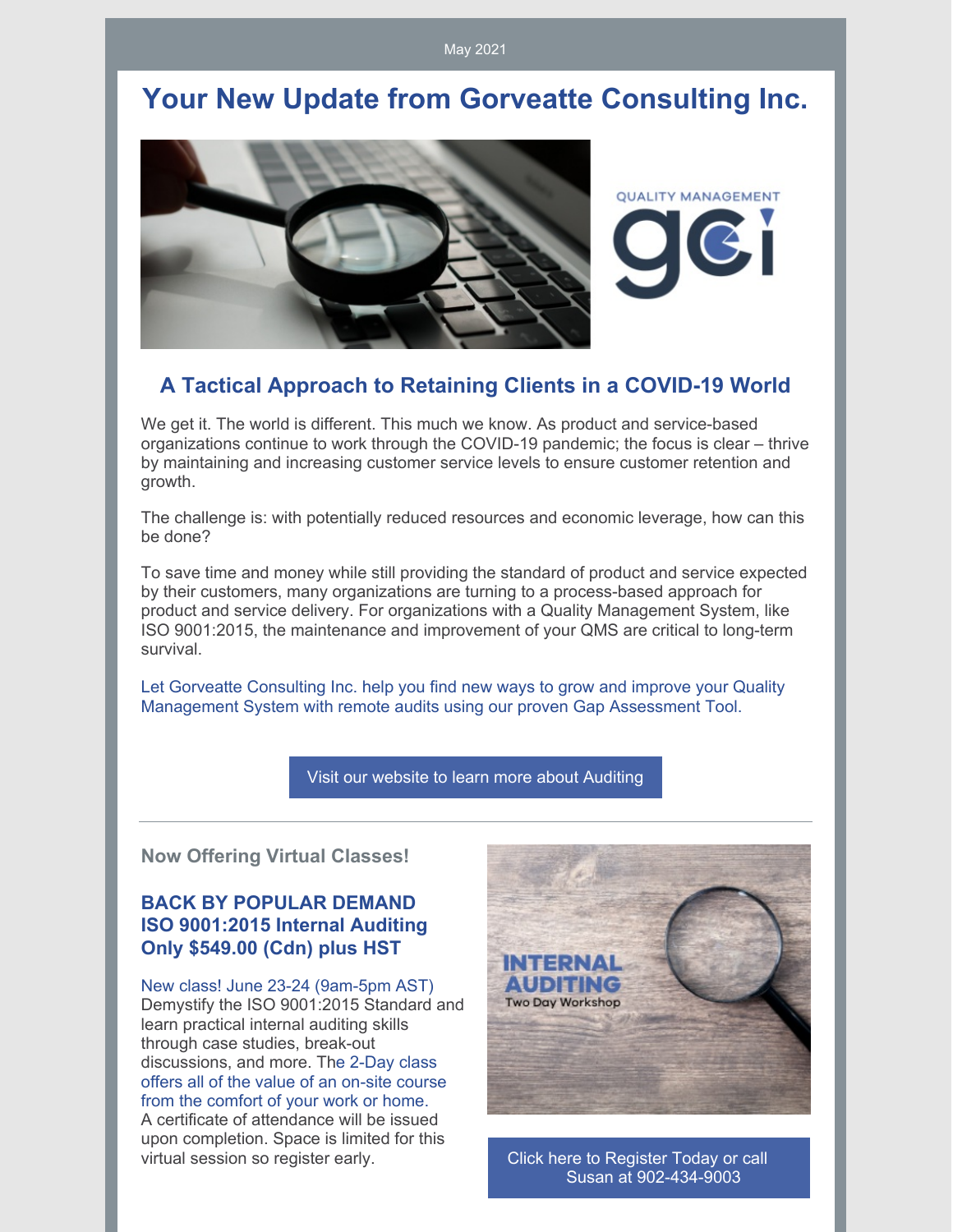

**FOMO? Did you miss it? Do you need a Do-Over? Well, we can make that happen! Just look at what we have to offer! Your training, your way.**

Gorveatte Consulting Inc. is pleased to have been a part of so many wonderful events in 2020 and 2021. With webinars and remote learning, it's easy to stay on top of current trends in auditing. Below are just a few links in case you missed them. Click to learn more about Gorveatte [Consulting](https://www.gorveatteconsulting.com) Inc.

Remote Audits: Worthless or Worthwhile? One Hour [Collaborative](https://www.innovationtrainer.com/a/45725/eSzfFR6p) Course (Free!)

Strategies for Remote Audit Success! [Collaborative](https://www.innovationtrainer.com/a/45481/eSzfFR6p) Training (\$49 USD session)

ASQ Western Canadian [Conference](https://www.youtube.com/watch?v=qfkPxVN5khA&t=751s) on Business Excellence Panelist (Free!)

Audit Like a Leader: A [recorded](https://attendee.gotowebinar.com/recording/5889078149471724555) session ASQ Audit Division January 2021 (Free!)

#### **Are your CARs Stuck?**

### We are not mechanics, but we think we can help!

Corrective Actions are hard. Identifying the right root cause and assigning value-added actions takes practice. Let Gorveatte Consulting Inc. help you.

Our Team can help you write value-added corrective actions to solve the problem the first time bringing efficiency and effectiveness back to your QMS.

Don't be left on the side of the road after your auditor leaves. We are ready to offer roadside assistance as you drive improvement within your company. Email Gorveatte Consulting Inc. to



book your CAR [appointment](https://www.gorveatteconsulting.com/contact.html) today

## **Helping you demystify the ISO 9001 Standard**